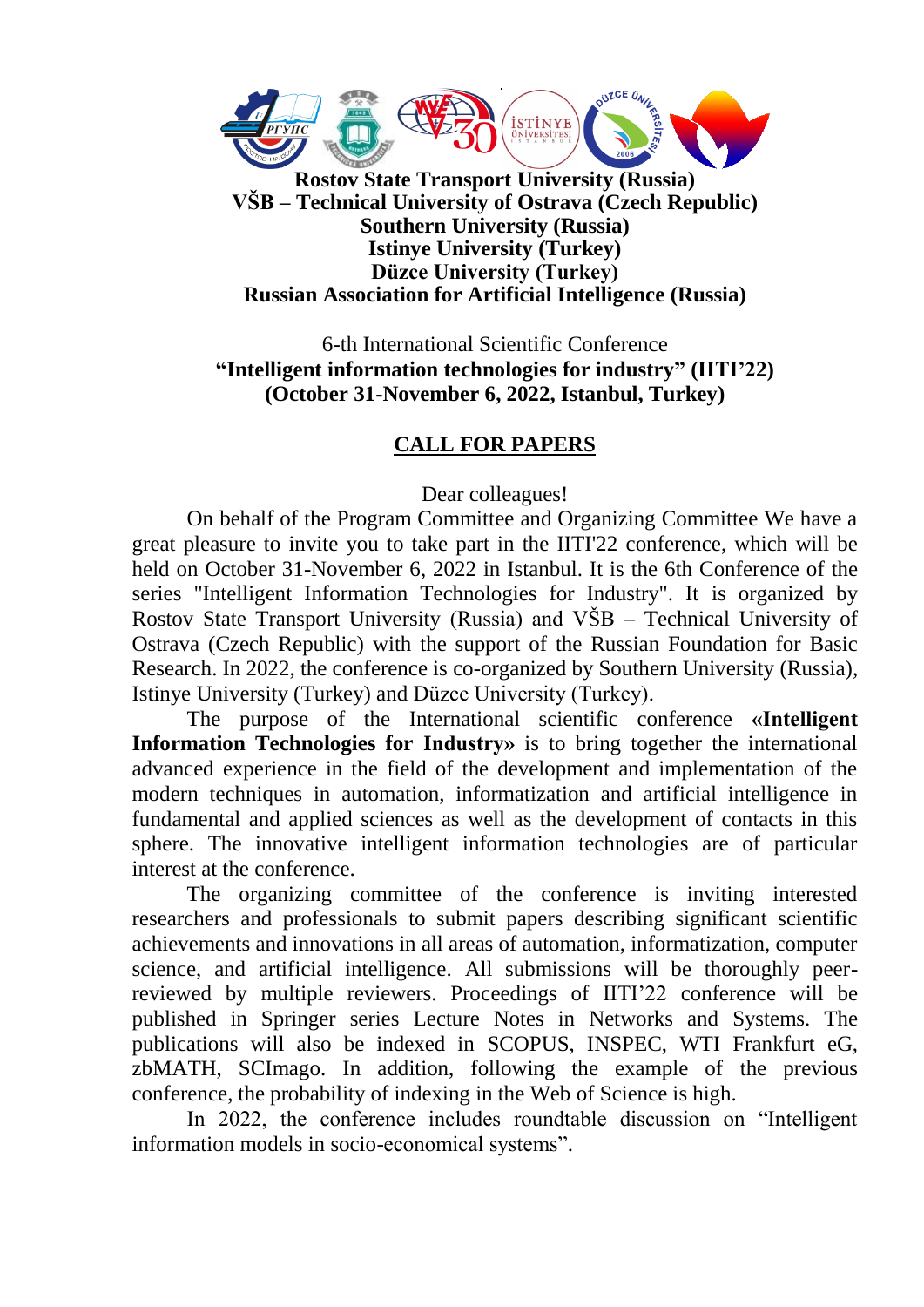### **TOPICS OF INTEREST**

- 1. Bayesian Networks and Trust Networks, Fuzzy-Stochastic Modelling
- 2. Fuzzy Models and Systems
- 3. Non-Classical Logic and Plausible Inference
- 4. Neural Networks Technologies
- 5. Evolutional Modeling and Genetic Algorithms
- 6. Multiagent Systems
- 7. Decision Making Intelligent Systems
- 8. Machine Learning and its Applications
- 9. Automation and Intellectualization for Industrial, Transport and Energetic Systems
- 10. Intelligent medical systems
- 11. Flexible models of management over socio-technical systems
- 12. Explainability and bias in Artificial Intelligence

# **ROUNDTABLE DISCUSSION TOPICS**

- 1. Intelligent decision support systems in social and business systems
- 2. Intelligent systems design using socio-humanitarian technologies
- 3. Big data and artificial intelligence in public administration
- 4. AI algorithms in digital economy
- 5. Artificial intelligence for education
- 6. Law and ethics in artificial intelligence

## **IMPORTANT DATES**

## **April 11, 2022**

Deadline for application for participation in the conference. To make the submission just fill up the required fields at EasyChair [\(https://easychair.org/conferences/?conf=iiti22](https://easychair.org/conferences/?conf=iiti22) marked by " \* ", (to apply the participation, file of publication can be initially missed).

#### **May 16, 2022**

Deadline for the paper submission (file of publication at [EasyChair page](https://easychair.org/conferences/?conf=iiti22) must be uploaded before this date).

**May 30, 2022** Acceptance/rejection notification.

**June 13, 2022** Camera-ready and registration.

**October 31-November 6, 2022**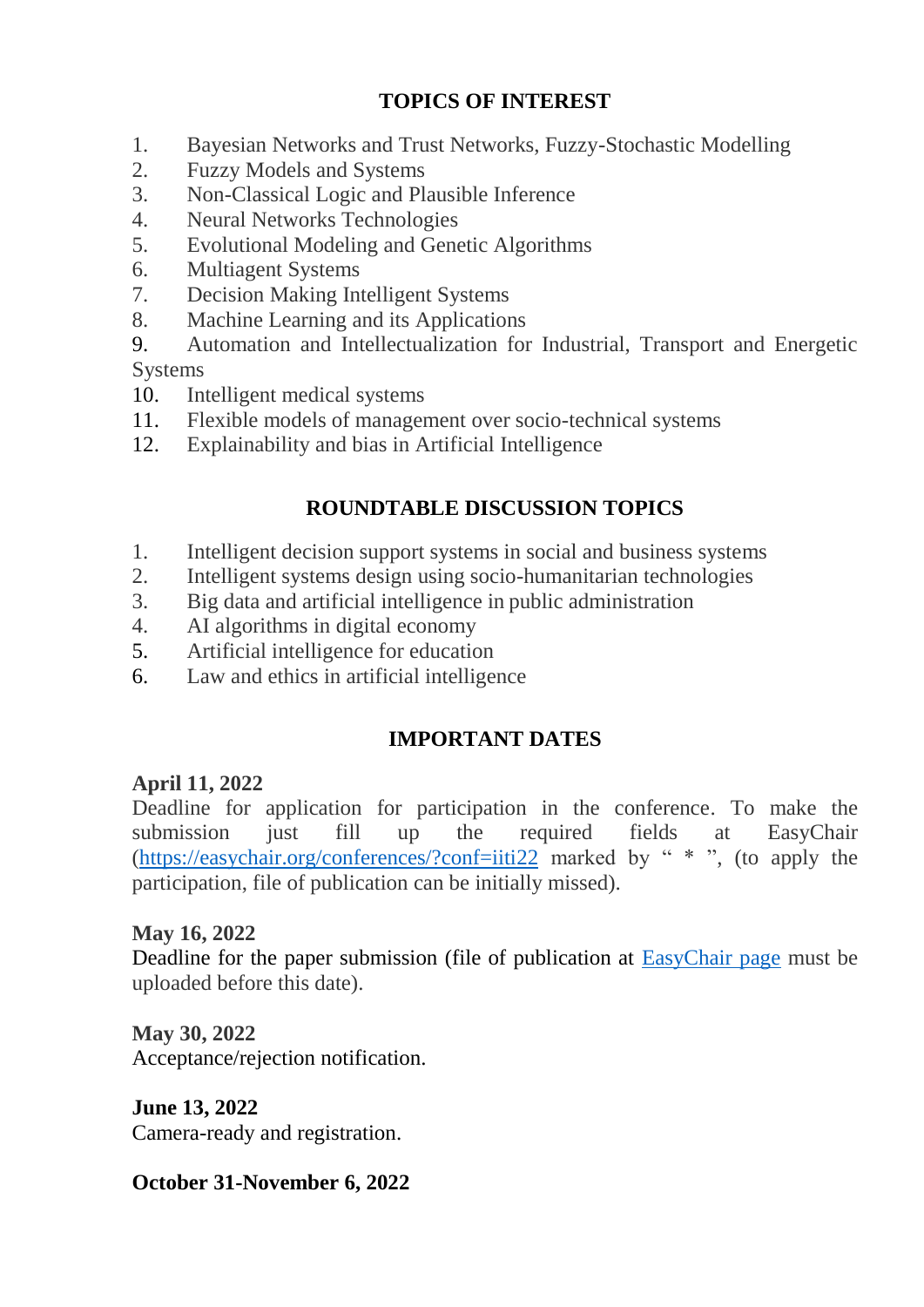#### **CONFERENCE FEE**

Conference fee is 250 Euro. The payment is required only for accepted papers.

### **ORGANIZATION**

## **Conference Chairs**

- Sergey M. Kovalev, Rostov State Transport University, Russia
- Vaclav Snasel, VŠB -Technical University of Ostrava, Czech Republic
- Imran Akperov, Southern University, Russia
- Erkan Ibiş, Istinye University, Turkey

# **Organizing Chair**

Alexander N. Guda, Rostov State Transport University, Russia

# **Organizing Co-Chairs**

- Andrey V. Sukhanov, Rostov State Transport University, Russia
- Pavel Krömer, VŠB-Technical University of Ostrava, Czech Republic
- Nigar Demircan Cakar, Düzce University, Turkey
- Sebnem Ozdemir, Istinye University, Turkey

# **Conference Organizers**

- Andrey V. Chernov, Southern Federal University, Russia
- Anna E. Kolodenkova, Samara State Technical University, Russia
- Ivan A. Olgeizer, JSC "NIIAS", Russia
- İsmail Çiftçi, Istinye University, Turkey
- Jan Platoš, VŠB -Technical University of Ostrava, Czech Republic
- Maria A. Butakova, Southern Federal University, Russia
- Maria N. Koroleva, Bauman Moscow State University, Russia
- Merve Gizem Comlekci, Istinye University, Turkey
- Resat Ekinci, Düzce University, Turkey
- Sebnem Ozdemir, Istinye University, Turkey
- Viktoria S. Kokhanova, Southern University, Russia
- Vitezslav Styskala, VSB-Technical University of Ostrava, Czech Republic
- Vladislav S. Kovalev, JSC "NIIAS", Russia

## **International Program Committee**

- Aboul Ella Hassanien, Cairo University, Egypt
- Adem Karahoca, Nisantasi University, Turkey
- Agop E. Khatlamadzhiyan, JSC "NIIAS", Russia
- Alexander I. Dolgiy, JSC "NIIAS", Russia
- Alexander I. Panov, Institute of Control Sciences of Russian Academy of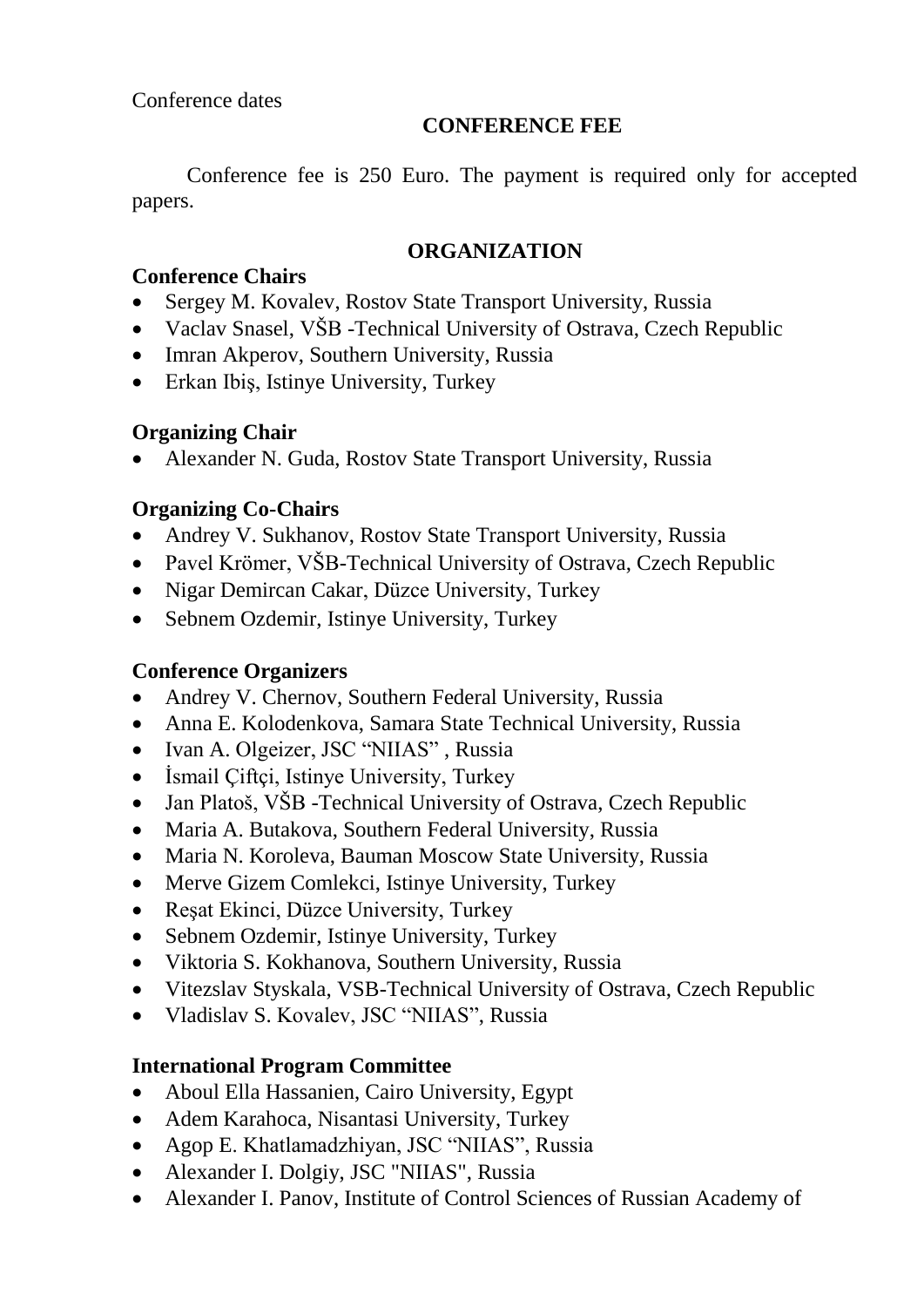**Sciences** 

 Alexander L. Tulupyev, St. Petersburg Institute for Informatics and Automation of the Russian Academy of Sciences, Russia

- Alexander P. Eremeev, Moscow Power Engineering Institute, Russia
- Alexander V. Bozhenyuk, Southern Federal University, Russia
- Alexander V. Smirnov, St. Petersburg Institute for Informatics and Automation of the Russian Academy of Sciences, Russia

 Alexey B. Petrovsky, Institute for Systems Analysis of Russian Academy of Sciences, Russia

- Alexey N. Averkin, Dorodnicyn Computing Centre of Russian Academy of Sciences, Russia
- Anatoly G. Korobeynikov, IZMI RAS, Russia
- Atınç Yılmaz, Beykent University, Turkey
- Büşra Özdenizci Köse, Gebze Technical University, Turkey
- Deniz Altun, Yeditepe University
- Dusan Husek, Institute of Computer Science, Academy of Sciences of the Czech Republic
- Eid Emary, Cairo University, Egypt
- Eliska Ochodkova, VŠB -Technical University of Ostrava, Czech Republic
- Farzad Kiani, Istinye University, Turkey
- František Janíček, Slovak University of Technology in Bratislava, Slovakia
- Georgia Garani, University of Thessaly, Greece
- Georgy Burdo, Tver State Technical University, Russia
- Gurbuz Unal, Beykent University, Turkey
- Hussein Soori, VŠB Technical University of Ostrava, Czech Republic
- Igor B. Fominykh, Moscow Power Engineering Institute, Russia
- Igor D. Dolgiy, Rostov State Transport University, Russia
- Igor Kurytnik, University of Bielsko-Biała, Poland
- Igor V. Kotenko, St. Petersburg Institute for Informatics and Automation of the Russian Academy of Sciences, Russia
- Ildar Batyrshin, National Polytechnic Institute, Mexico
- Ilias K. Savvas, University of Thessaly, Greece
- Ilknur Teke, Manisa Celal Bayar University, Turkey
- Ján Vittek, University of Žilina, Slovakia
- Jana Nowakova, VŠB -Technical University of Ostrava, Czech Republic
- Jaroslav Kultan, University of Economics in Bratislava, Slovakia
- Jiří Bouchala, VŠB-Technical University of Ostrava, Czech Republic
- Jiří Hammerbauer, University of West Bohemia, Czech Republic
- Josef Paleček, VŠB-Technical University of Ostrava, Czech Republic
- Juan Velasquez, University of Chile, Chile
- Konrad Jackowski, Wroclaw University of Technology, Poland
- Leonid A. Gladkov, Southern Federal University, Russia
- Leszek Pawlaczk, Wrocław University of Technology, Poland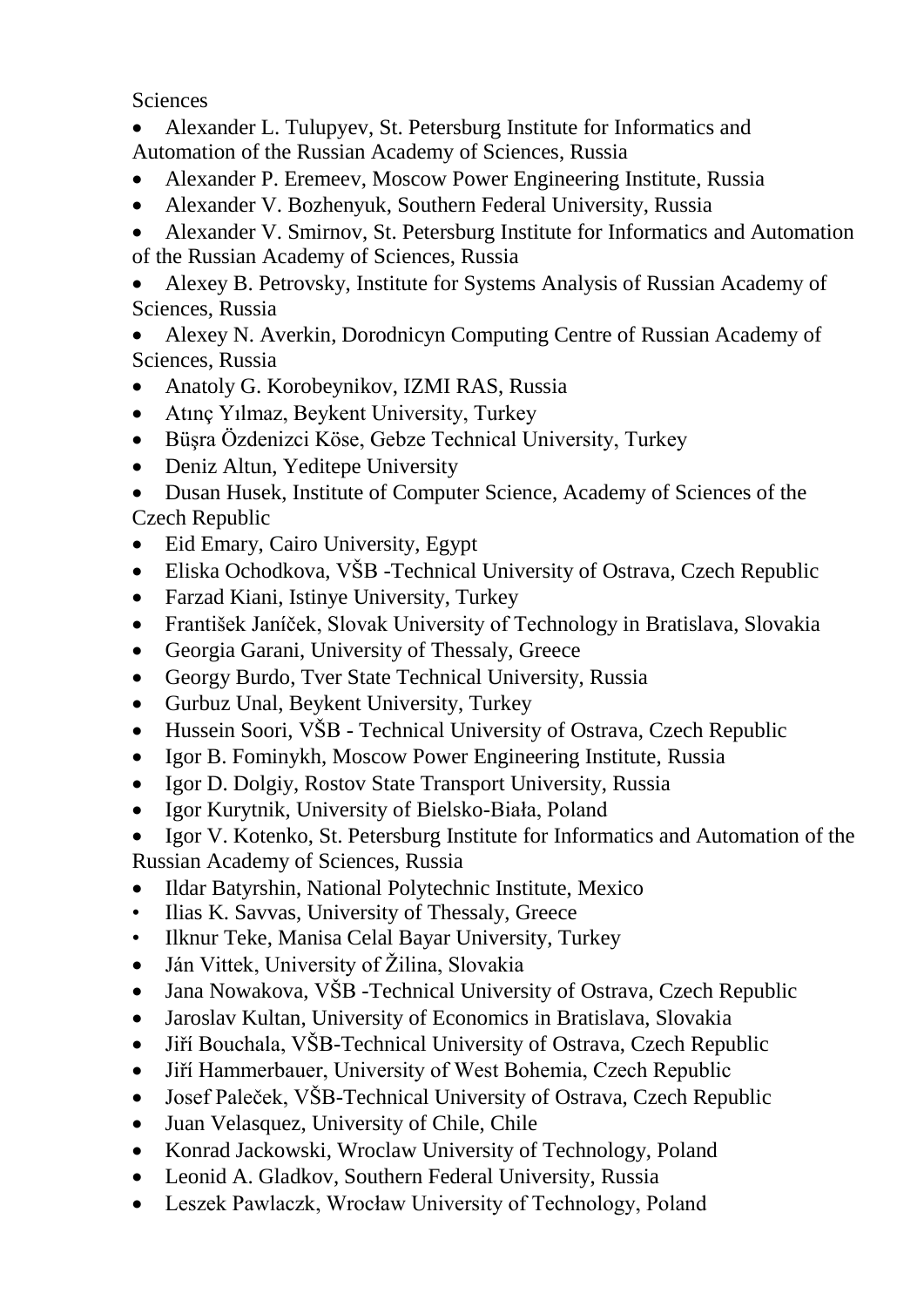- Marcin Paprzycki, IBS PAN and WSM, Poland
- Maya V. Sukhanova, Azov-Black Sea State Engineering Institute, Russia
- Michal Wozniak, Wroclaw University of Technology, Poland
- Milan Dado, University of Zilina, Slovakia

• Mohamed Mostafa, Arab Academy for Science, Technology, and Maritime Transport, Egypt

- Mustafa Sundu, Istinye University, Turkey
- Nadezhda G. Yarushkina, Ulyanovsk State Technical University, Russia
- Nashwa El-Bendary, SRGE (Scientific Research Group in Egypt), Egypt
- Nigar Demircan Cakar, Düzce University, Turkey
- Nour Oweis, VŠB-Technical University of Ostrava, Czech Republic
- Okan Yasar, Istinye University, Turkey
- Oleg P. Kuznetsov, Institute of Control Sciences of Russian Academy of Sciences
- Pakize Erdogmus, Duzce University, Turkey
- Pavol Špánik, University of Žilina, Slovakia
- Petr Saloun, VŠB-Technical University of Ostrava, Czech Republic
- Resul Kara, Duzce University, Turkey
- Santosh Nanda, Eastern Academy of Science and Technology, Bhubneswar, Odisha, India
- Sebastian Basterrech, VŠB-Technical University of Ostrava, Czech Republic
- Selman Hızal, Sakarya University, Turkey
- Sergey D. Makhortov, Voronezh State Technical University, Russia
- Sergey O. Kuznetsov, Higher School of Economics, Russia
- Stanislav Kocman, VŠB-Technical University of Ostrava, Czech Republic
- Stanislav L. Belyakov, Southern Federal University, Russia
- Stanislav Rusek, VŠB-Technical University of Ostrava, Czech Republic
- Svatopluk Stolfa, VŠB-Technical University of Ostrava, Czech Republic
- Tarek Gaber, VŠB-Technical University of Ostrava, Czech Republic
- Teresa Orłowska–Kowalska, Wrocław University of Technology, Poland
- Vadim V. Borisov, Moscow Power Engineering Institute in Smolensk, Russia
- Vadim L. Stefanuk, Institute for Information Transmission Problems, Russia
- Viktor M. Kureichik, Southern Federal University, Russia
- Vladimir Golenkov, Belarussian State University of Informatics and

**Radioelectronics** 

- Vladimir V. Khramov, Southern University, Rusiia
- Vladimir V. Kureichik, Southern Federal University, Russia
- Yuri I. Rogozov, Southern Federal University, Russia
- Zdeněk Peroutka, University of West Bohemia, Czech Republic

#### **VENUE**

Istinye University Topkapı Campus, Maltepe Neighbourhood, Teyyareci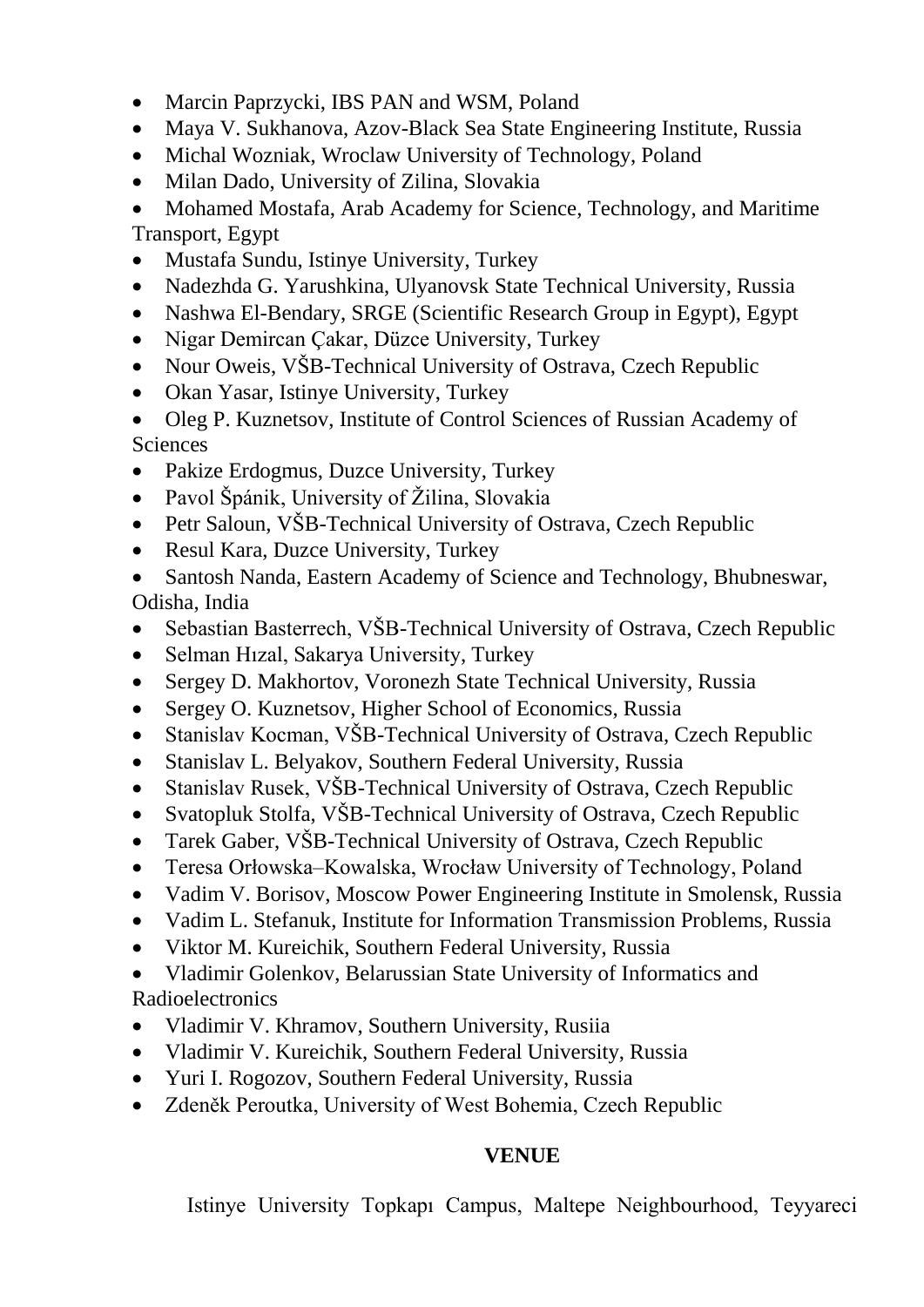Sami Street, Building no.3, Zeytinburnu, İstanbul, Turkey, 34010.

#### **PAPER SUBMISSION**

Papers reporting original and unpublished research results on the above and related topics are solicited. All submitted papers will be refereed for quality, originality and relevance by the Program Committee. The acceptance/rejection of the papers will be based on the review results. All questions should be addressed to contact e-mail. An electronic version (PDF format) of the full paper should be submitted by the paper submission deadline to the conference website. Manuscripts should be provided according to the guidelines given at the following link were you can find the necessary styles and information:

<https://www.springer.com/series/15179>

(If this link does not work for you, go to http://www.springer.com, search for series "Lecture Notes in Networks and Systems" and follow the link "Instructions for Authors" to the right).

Authors guidelines, LaTeX and Word templates can be downloaded also from [here.](https://www.springer.com/gp/computer-science/lncs/conference-proceedings-guidelines)

The papers will be published as an edited volume in Springer series entitled "Lecture Notes in Networks and Systems".

Only submissions in English language will be considered. The maximum number of pages is 10.

Please, use the following link to submit your paper: https://easychair.org/conferences/?conf=iiti22

Questions regarding roundtable discussions should be addressed to Victoria Kokhanova (tel.: +7 918 517 26-06, e-mail: nauka@iubip.ru)

Further information is available on the conference website: iiti.rgups.ru/en/